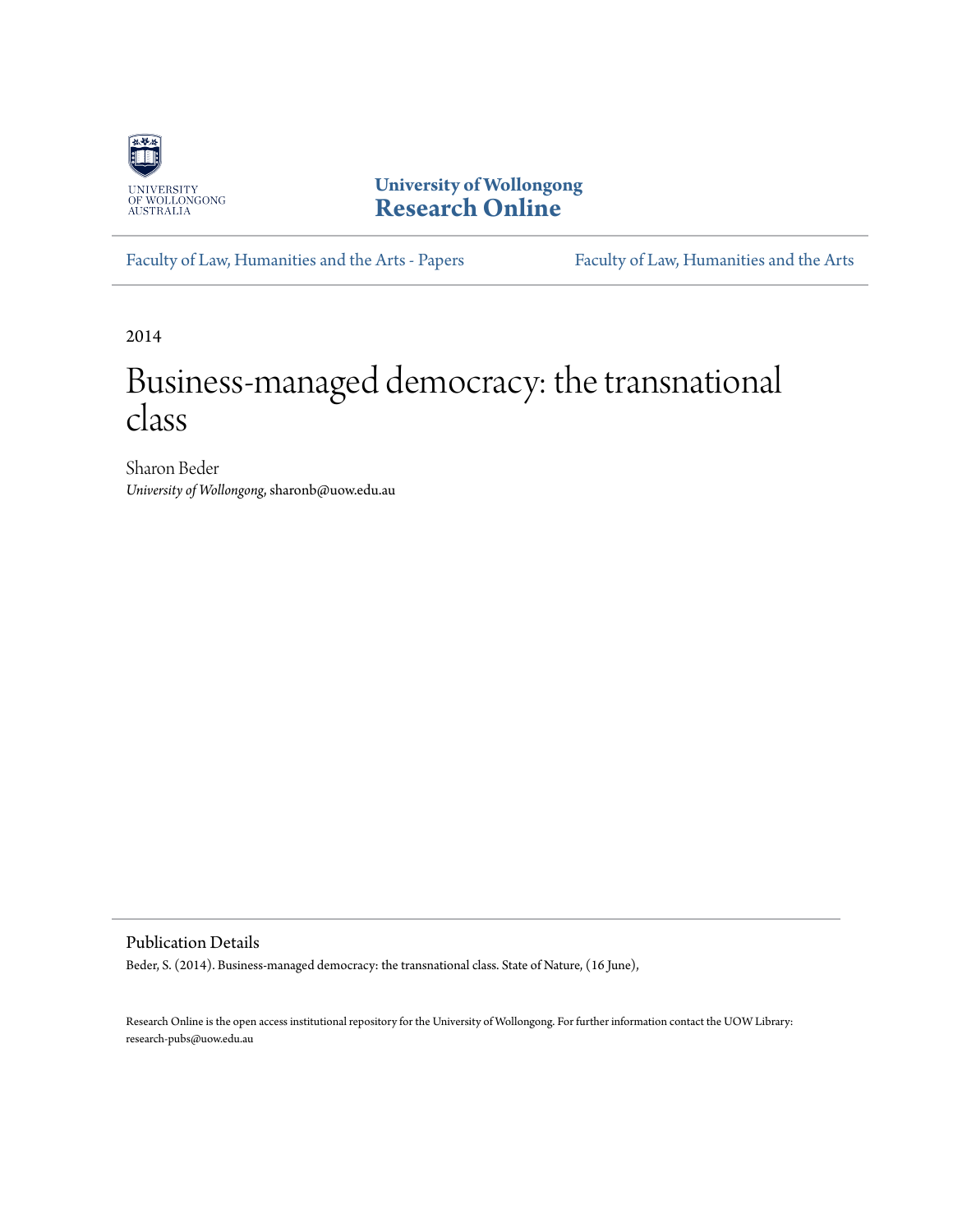# Business-managed democracy: the transnational class

#### **Abstract**

"The rise of corporate power and the increasing importance accorded to markets mean that transnational corporations are eclipsing the nation state as the driving force behind policy-making. Free trade has been given precedence over goals such as environmental protection, improved working conditions, affordable and accessible electricity and water, universal health care and schooling."

#### **Keywords**

democracy, transnational, managed, business, class

#### **Disciplines**

Arts and Humanities | Law

#### **Publication Details**

Beder, S. (2014). Business-managed democracy: the transnational class. State of Nature, (16 June),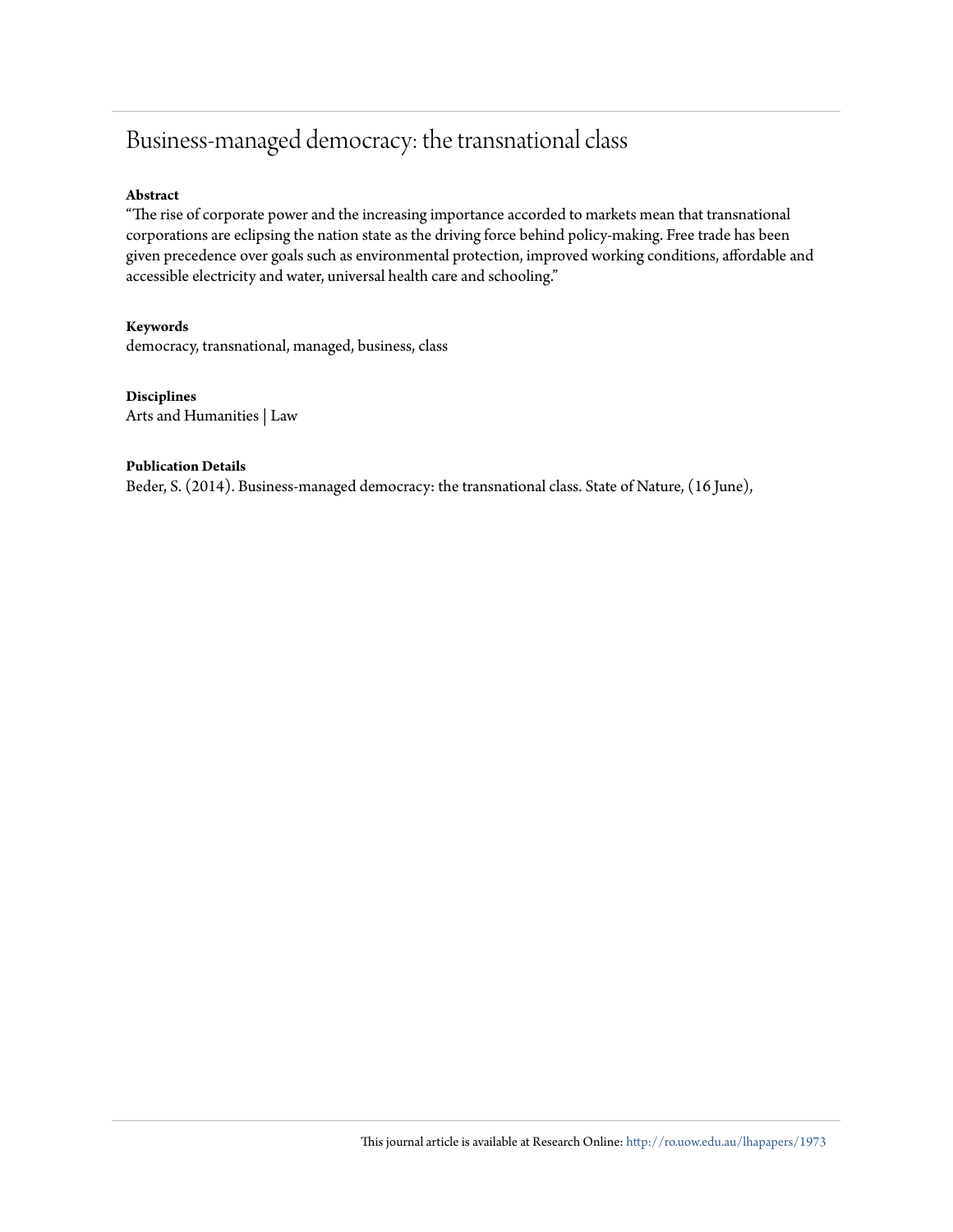By Sharon Beder

June 16, 2014

"The rise of corporate power and the increasing importance accorded to markets mean that transnational corporations are eclipsing the nation state as the driving force behind policymaking. Free trade has been given precedence over goals such as environmental protection, improved working conditions, affordable and accessible electricity and water, universal health care and schooling."

It would be a mistake to assume that today's global elite is defined by solely by its wealth. Rather it is a transnational corporate class made up of top corporate executives wielding power founded in the giant institutions they command together with individuals and families who have derived great wealth from business enterprises.

This transnational corporate class organises and runs the business coalitions where common goals and strategies are worked out; coordinates the public relations specialists, think tanks and media outlets that manipulate public opinion; sets the agendas for policy groups; guides their policy recommendations onto government agendas; fills executive positions in successive government administrations and as government advisors; and thereby ensures public policy outcomes that are conducive to the business interests they favour. In this way governments are intimately connected with this business power elite. [1]

Since the 1970s corporate executives have begun to act as a class with a shared ideology rather than a collection of competing companies with some common business interests. In his book The Inner Circle, written in the 1980s, Michael Useem claimed that whilst "a sense of class affinity based on company stewardship can hardly be said to be new, the strength of the bond has increased and a select circle of those in corporate power are now far more willing to work towards goals that serve all large companies." His study of the US and UK found that even at that time large corporations were becoming more and more interrelated through shared directors and common institutional investors. [2]

The inner circle are powerful within the corporate community because of their top level management positions within large corporations, their board membership of other large corporations, and their leadership positions in business associations. Because of these multiple positions they are able to network with others in similar positions and mobilize resources and express support for political goals shared by others in the circle. Their views tend to "reflect the broader thinking of the business community" rather than the concerns of an individual company. [3]

Susan George has referred to this inner circle as the Davos Class (referring to the annual meeting of the World Economic Forum (WEF) at Davos). She describes them as "interchangeable, international, individually wealthy, nomadic, with common attributes, speaking a common language and sharing a common ideology".

#### Interlocking Directorates

The class consciousness of top corporate executives has been facilitated by the growth of inter-corporate networks of ownership and interlocking directorates of large corporations,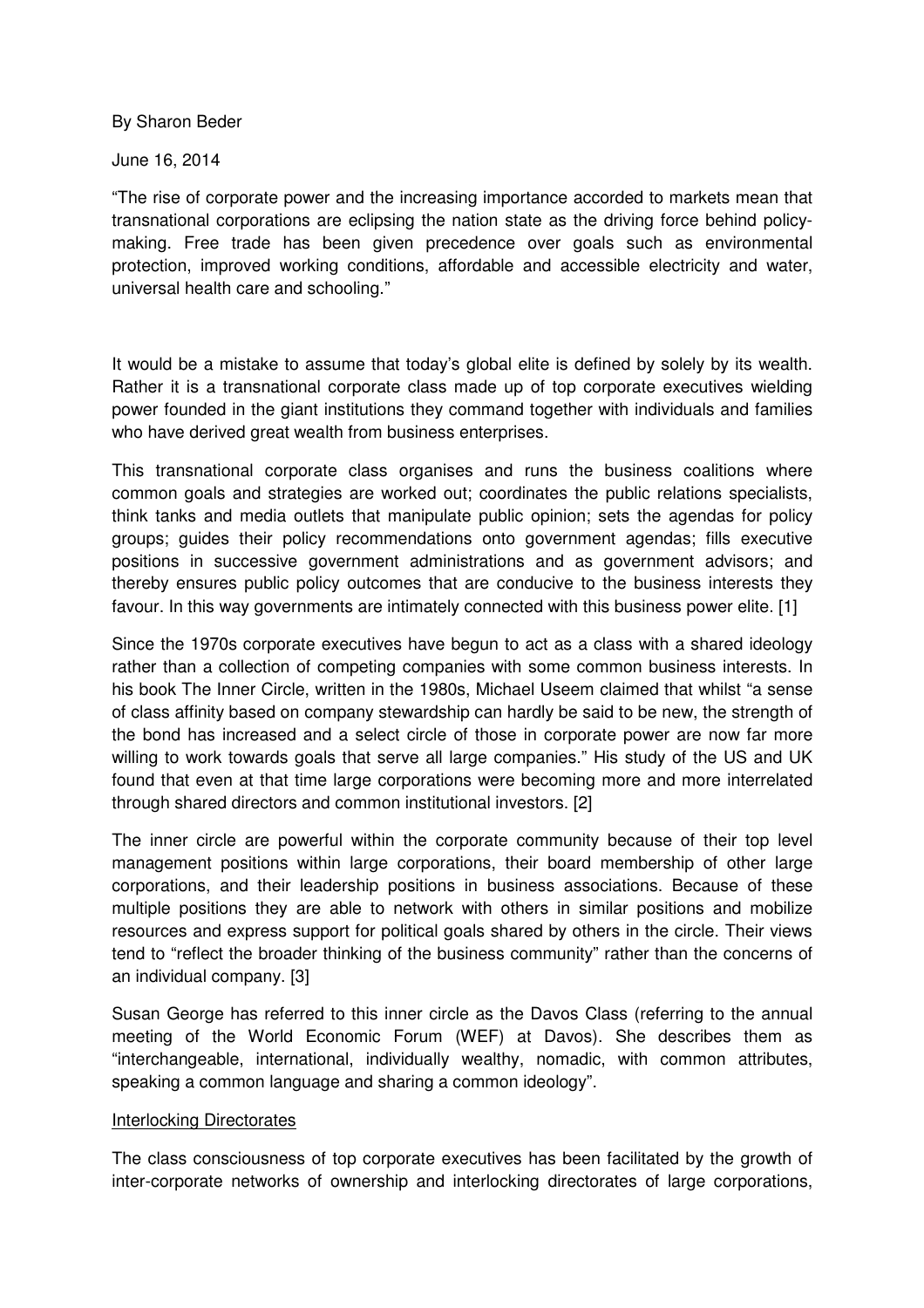which give rise to a growing number of corporate executives who occupy positions on the boards of several companies. These corporate executives have become politically active on behalf of business in general, providing leadership for business coalitions and associations. [4] Many of these coalitions are now global in their reach, reflecting the transnational nature of the modern corporation. The corporate class has evolved into a transnational capitalist class. [5]

Various studies have shown that interlocking directorates have grown to become more global. What is more the size of corporate boards has decreased whilst the proportion of outsiders on each board has increased, with CEOs and executives from other companies dominating the composition of many boards. [6]

A team of Swiss systems theorists, utilising a database of 37 million companies and investors worldwide, studied the share ownerships linking over 43,000 transnational corporations. "Then they constructed a model of which companies controlled others through shareholding networks, coupled with each company's operating revenues, to map the structure of economic power." They found that a core 1318 companies, representing 20 percent of global operating revenues, "appeared to collectively own through their shares the majority of the world's large blue chip and manufacturing firms… representing a further 60 per cent of global revenues". [7] Then,

when the team further untangled the web of ownership, it found much of it tracked back to a 'super-entity' of 147 even more tightly knit companies – all of their ownership was held by other members of the super-entity – that controlled 40 per cent of the total wealth in the network. 'In effect, less than 1 per cent of the companies were able to control 40 per cent of the entire network,' says Glattfelder. Most were financial institutions. The top 20 included Barclays Bank, JPMorgan Chase & Co, and The Goldman Sachs Group. [8]

In the US, corporations with the most extensive interlocking board connections – American Express, Sara Lee, Chase Manhattan Bank, General Motors, Procter and Gamble – tend to play a central role in business networks. Their directors are 90-95 percent male, 95 percent white, usually business executives, bankers or corporate lawyers, and tend to vote Republican. The few business leaders who don't fit this profile, nevertheless, adhere to corporate values. These directors, along with the leaders of supporting think tanks and policy groups, constitute a corporate class with common interests in fostering a pro-business political climate that has minimal scope for democratic intervention. [9]

# Career and Education

Sociologists Bourdieu and Boltanski argued that the use of the right educational qualifications is "a method of class reproduction no less effective than the older mechanism of direct inheritance of wealth." [10] These days career is more important than education in achieving membership of the transnational business class. However education plays an important role in achieving entry into corporate careers.

In Britain a public school education ('public' schools being exclusive private schools in Britain) and a non-technical degree from one of the more prestigious universities – Oxford or Cambridge (referred to as Oxbridge) – are better keys to top corporate jobs than a technical education even at university level or a postgraduate business qualification. This is referred to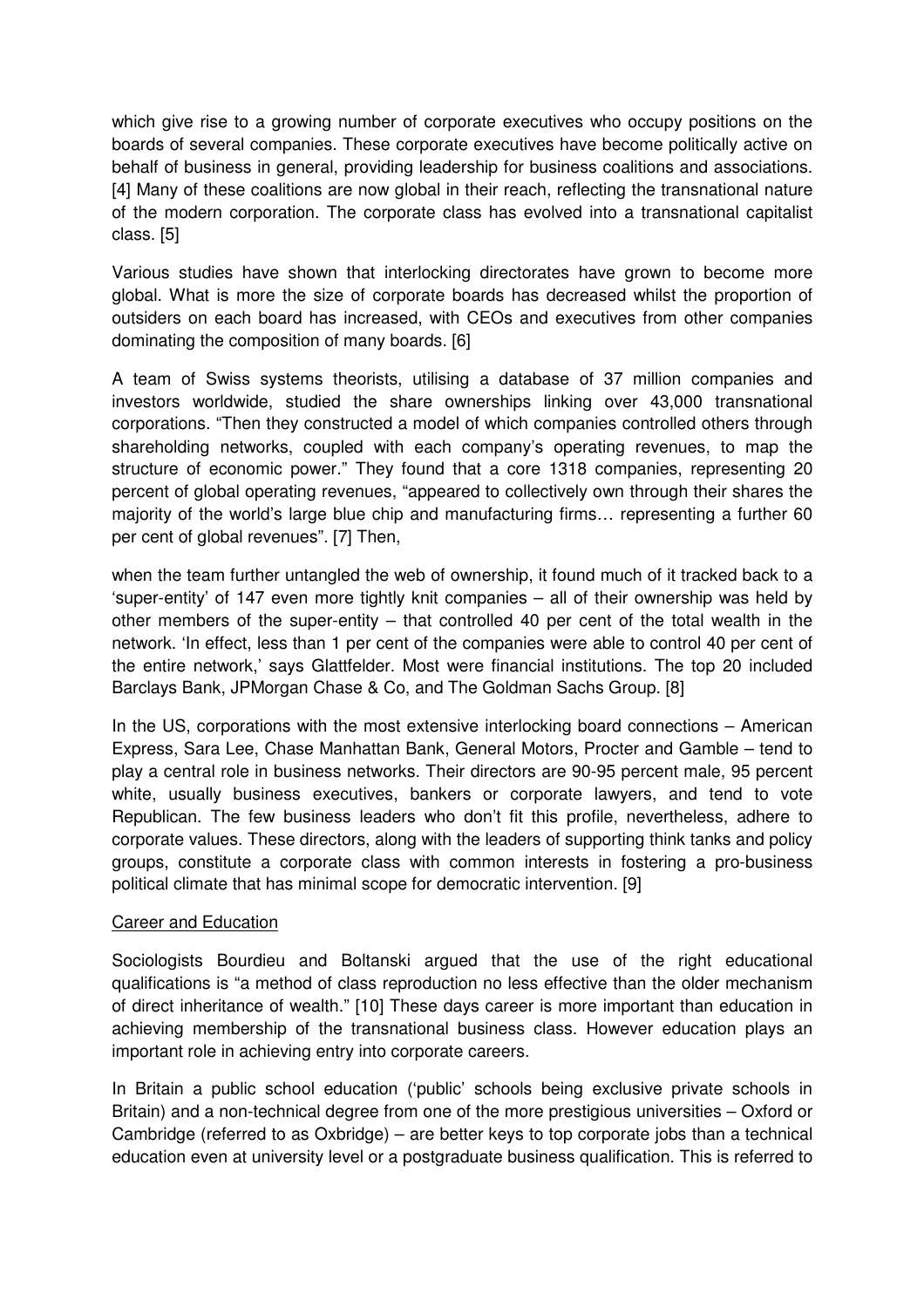as the 'old boy network', suggesting that connections made at school are an invaluable aid to future careers. [11]

A study by the Social Mobility Commission in the UK found that three years after graduation from University, those who attended private schools were more likely to have high status jobs, even if they had the same grades, went to the same universities and did the same degrees. [12]

Schools in the supposedly more equalitarian countries of Australia and the US also perform a selecting role. Daniel Golden, in his book The Price of Admission has demonstrated that the wealthy elites in the US are able to buy the way for their children to attend prestigious, ivy league universities (such as Harvard, Duke, Brown, Notre Dame, the University of Virginia, Princeton, Stanford and Amherst), thereby jumping the queue ahead of others who have better academic records and exam scores. By attending these universities, they "acquire a prestigious career credential and high-powered friends and spouses" and the elites are able to perpetuate themselves as a class. [13]

However career connections are still more important than educational background. The top CEOs of the largest transnational corporations (TNCs) have similar backgrounds and corporate experience. In 2008 USA Today observed:

One in every five CEOs running the 1,187 publicly traded corporations with a market value of at least \$2 billion have at one time held a job at one of just 20 companies. One in every 10 CEOs worked at one of eight companies. One in 27 have earned a paycheck at one of these two leadership factories: General Electric (GE), with 26 CEO alumni; and IBM (IBM), with 18. [14]

It is the top management consulting firms – McKinsey, Deloitte, Pricewaterhouse Coopers, Ernst & Young and the now-defunct Arthur Andersen – that have produced the highest proportion of CEOs given their relatively smaller size (see table below). This is not surprising since these firms hire the most talented business graduates and then give them experience advising firms on how best to manage their companies. Those who gain a reputation for sound business management advice are then sought for top executive positions, including CEOs. [15] Such career connections create a powerful network of contacts and shared values.

| Company                       | Employees | CEOs | Odds    |
|-------------------------------|-----------|------|---------|
| <b>McKinsey</b>               | 11,000    | 16   | 1:690   |
| Deloitte & Touche             | 17,170    | 8    | 1:2,150 |
| Baxter International          | 48,000    | 11   | 1:4,365 |
| <b>PricewaterhouseCoopers</b> | 47,750    | 10   | 1:4,775 |
| Ernst & Young                 | 103,000   | 12   | 1:8,585 |
| Merrill Lynch                 | 62,200    |      | 1:8,885 |

Companies Producing CEOs for Wealthiest Corporations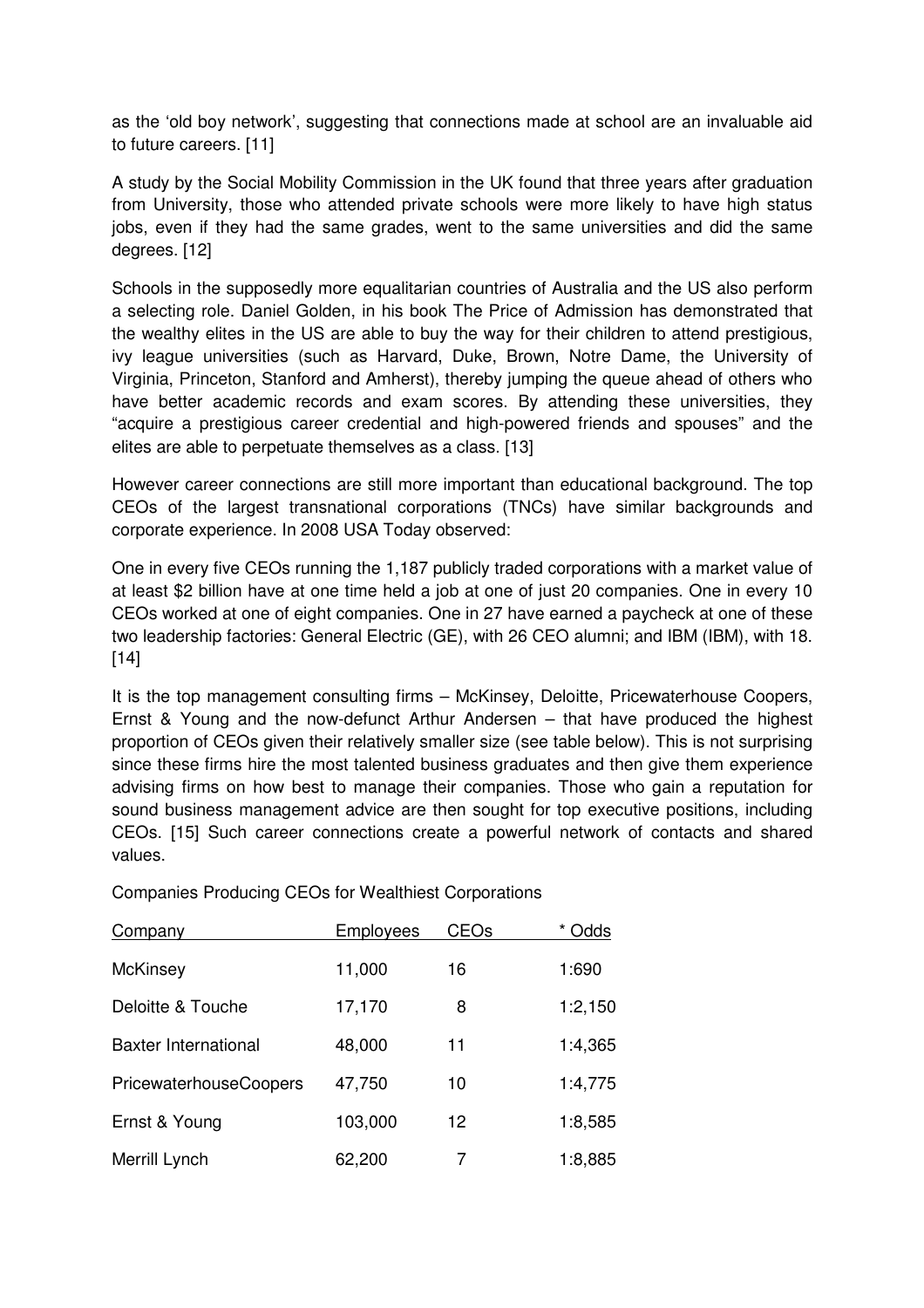| Motorola                | 66,000  | 7  | 1:9,430  |
|-------------------------|---------|----|----------|
| Intel                   | 88,100  | 8  | 1:11,010 |
| Procter & Gamble        | 138,000 | 12 | 1:11,500 |
| <b>General Electric</b> | 300,000 | 26 | 1:11,540 |
| Honeywell               | 118,000 | 10 | 1:11,800 |
| <b>Novartis</b>         | 100,735 | 8  | 1:12,590 |
| PepsiCo                 | 168,000 | 13 | 1:12,925 |
| Disney                  | 133,000 | 9  | 1:14,780 |
| ExxonMobil              | 106,400 | 7  | 1:15,200 |
| Johnson & Johnson       | 122,200 | 8  | 1:15,275 |
| <b>IBM</b>              | 366,485 | 18 | 1:20,360 |
| AT&T                    | 301,840 | 13 | 1:23,220 |
| Citigroup               | 332,000 | 11 | 1:30,180 |

\* CEOs of 1,187 publicly traded companies with market values of \$2 billion or more as of October 2007.Source: Del Jones, 'Some firms' fertile soil grows crop of future CEOs', USA Today, 9 January 2008.

McKinsey & Company is a global management consultancy that is a launch pad for some of the top executives in transnational firms around the world. It claims to have 20,000 former employees in leadership positions globally. [16]

The secretive firm has been the go-to strategy consigliere for the globe's top companies – from Procter & Gamble to American Express – as well as governments for more than a half century. Its influence is staggering. Consider this: More current and former Fortune 500 CEO's are alumni of McKinsey than of any other company. [17]

James O'Shea and Charles Madigan noted this trend in their 1997 book Dangerous Company:

McKinsey business missionaries not only whisper and advise at the highest levels, they have a propensity for moving from the consulting world into the executive suite. IBM, Sears, AT&T, American Express, the list could stretch for pages, all huge companies that first bought McKinsey's top dollar advice, and then saw McKinsey veterans shift loyalties and join executive ranks, frequently turning back to their old employer to buy consulting services. It is one of the world's greatest old-boy networks. Job placement is only part of the point. When a Fred Gluck moves from directing McKinsey to running Bechtel Corp., in San Francisco, he takes along McKinsey values, experience, and most important, contacts. There are signs of these connections almost everywhere now, the legacy of decades of consulting and executive contacts. [18]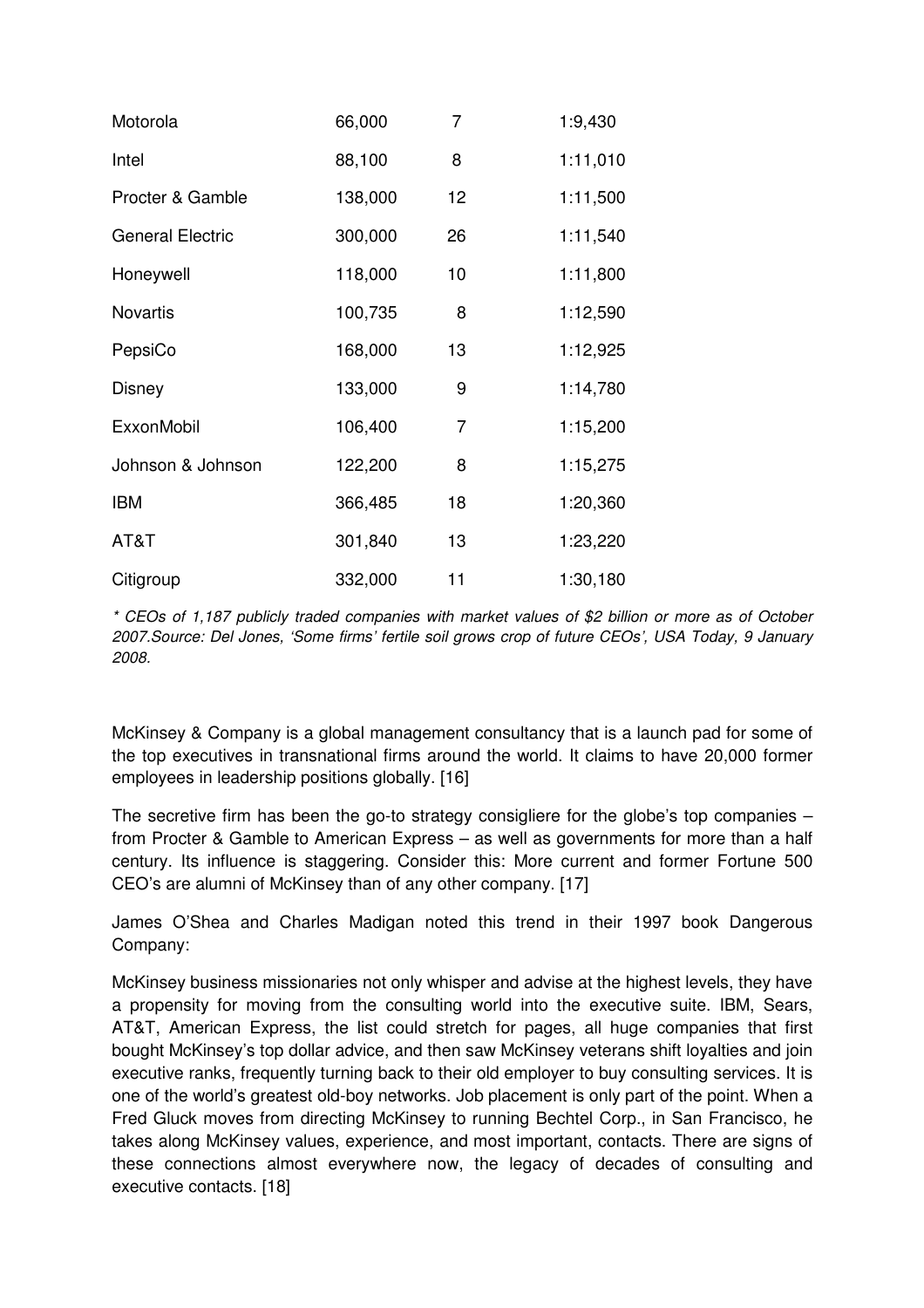Examples of McKinsey employees who went on to bigger and better positions in business and government include:

- John Cecil, former CAO, Lehman Brothers
- Vittorio Colao, CEO of Vodafone
- Hillary Rodham Clinton, US Secretary of State

• Don Cruickshank, former general manager of the Sunday Times (UK), former chairman of the London Stock Exchange

• Louis V. Gerstner, Jr., former chairman and CEO of IBM and RJR Nabisco, and chairman of The Carlyle Group

- Harvey Golub, former chair and CEO of American Express, former chair of AIG
- James P. Gorman, President and CEO of Morgan Stanley
- Stephen Green, chairman of HSBC
- William Hague, former UK Tory leader

• Fred Hilmer, former CEO of Fairfax newspapers, former chair of Pacific Power, Vice-Chancellor of University of NSW

- Michael H. Jordan, former chair and CEO of Pepsi Co and Westinghouse Electric
- Marius Kloppers, CEO of BHP Billiton
- James McNerney, chairman and CEO of Boeing

• Lukas Muhlemann, former chair of Swiss Re• Helmut Panke, former chairman and CEO of BMW AG

- Susan Rice, the U.S. ambassador to the United Nations
- Sheryl Sandberg, COO of Facebook
- Jonathan Schwartz, former CEO of Sun Microsystems
- Christopher A. Sinclair, former chairman and CEO of PepsiCo
- Jeffrey Skilling, former CEO of Enron
- Kevin Sharer, CEO of Amgen

• Adair Turner, former Director-General of the Confederation of British Industry (CBI), Chair of the Financial Services Authority

• Peter Wuffli, former CEO of UBS AG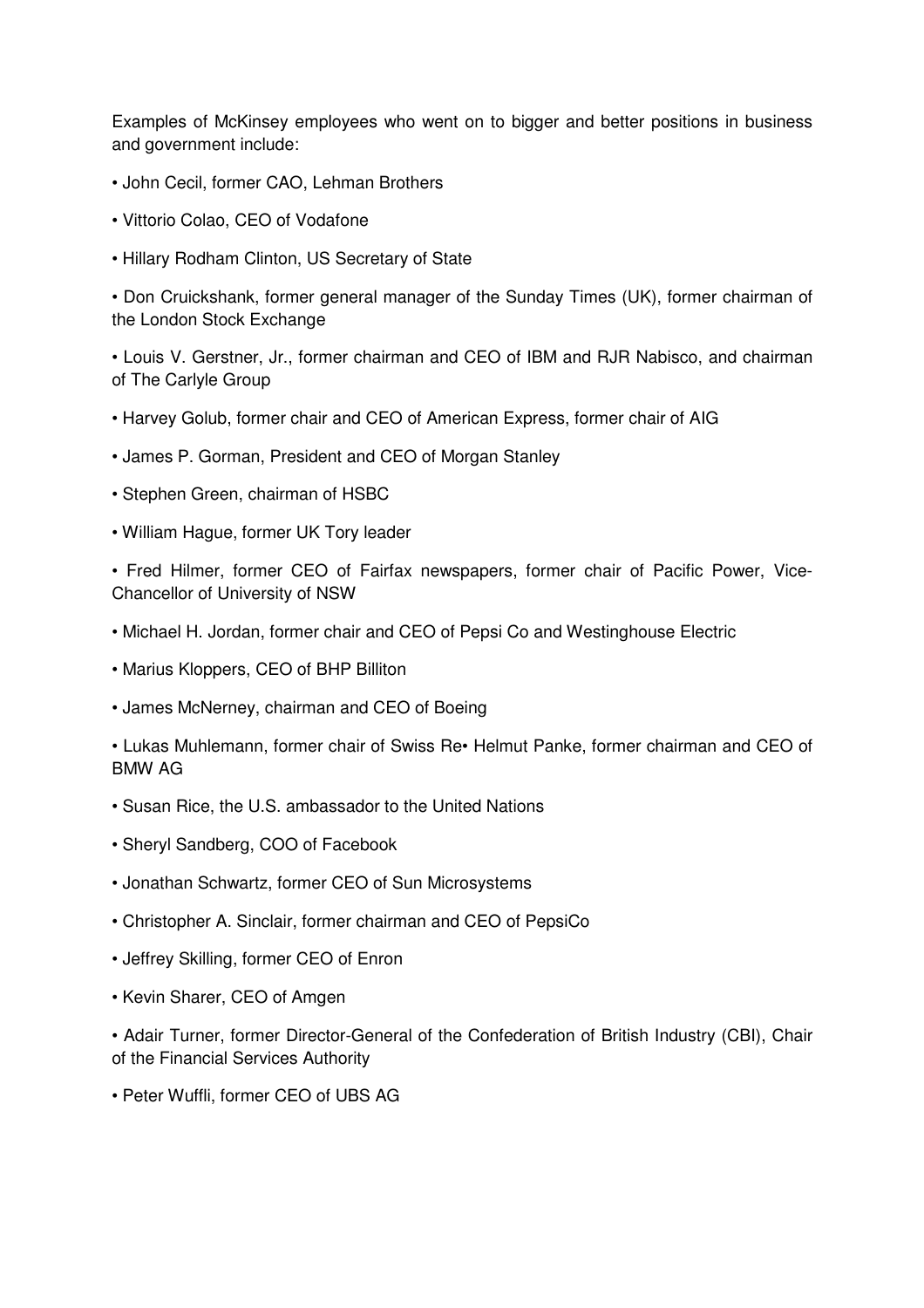# Social Networking

The inner circle of corporate executives have various opportunities to meet and socialise, which facilitates their social cohesion as an elite or social class as well as the formation of some sort of consensus about directions that government policy should take. In 1998 Time magazine identified a number of what it called 'Power Camps' attended by the wealthy and powerful. These included the Bilderberg Conference and the Bohemian Grove.

According to social psychology literature,

people who meet in relaxed settings, and see their group as exclusive, become even tighter with each other than people in ordinary groups. Even better, people in exclusive groups are more likely to listen to each other and come to a compromise if they have the task of figuring out what to do about some policy issue. [19]

In the US, private/exclusive men's clubs have helped to maintain the 'old boy networks' of power:

American men's clubs served a similar function as did their British models. They were extremely homogeneous, representing the upper elite of white male society. Similarities of interest, values and social status were strict criteria for club admittance and a shared feeling of collectively-justified superiority… [20]

The Bilderberg conference is held each year at an expensive hotel in Europe or North America. The 120 or so people invited attend in a private rather than official capacity and the conference aims to enhance "mutual understanding". It is attended by North American and European corporate leaders (from BP, Microsoft, Google, IBM, Shell, Unilever, Barclays), bankers, top politicians – including heads of state and royalty – and military leaders, and senior newsmedia (who are not there to report on the discussions).

Bilderberg steering Committee members have included:

• David Rockefeller, former director on the Council on Foreign Relations and co-founder of the Trilateral Commission

- Henry Kissinger, former US Secretary of State
- James D. Wolfensohn, formerly president of the World Bank
- Conrad Black, newspaper publisher
- Giovanni Agnelli, former chair of Fiat, and
- Jorma Ollila, chair of Nokia and of Shell.

An analysis of the 1999 list of people attending Bilderberg found that those "from the U.S. are almost always members of the Council on Foreign Relations, and since 1973 Japanese elites have been brought into the fold through a third overlapping group, the Trilateral Commission".

Future presidents and prime ministers have been invited including Bill Clinton (in 1991 – became president in 1993), Tony Blair (1993 – became Leader of Opposition in 1994 and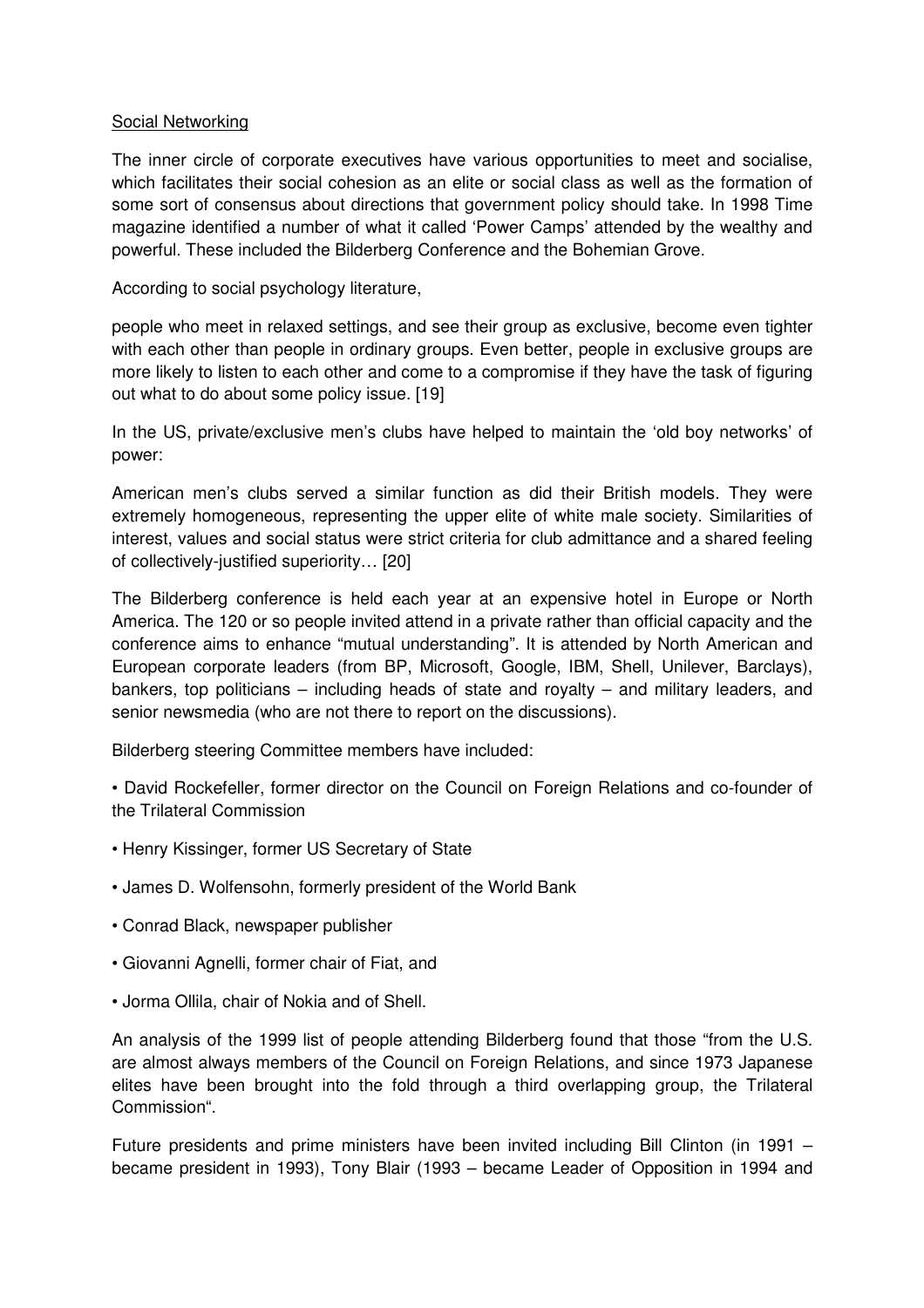PM in 1997), and various presidents of the European Union, all before they were elected to those positions. "This has led to accusations that the group pushes its favoured politicians into high office. But Viscount Davignon [head of Bilderberg] says his steering committee are simply excellent talent spotters… But its critics say Bilderberg's selection process gives an extra boost to aspiring politicians whose views are friendly to big business." [21]

Each summer around 1500 members of America's male corporate elite meets for a summer camp at Bohemian Grove, a 2,700 acred forest in Northern California. Each member of the Bohemian Club can bring a guest. Also invited, for the enjoyment of attendees, are the nation's top male entertainers, artists and professors. These associate members don't have to pay the high Club membership fees but must preform in several productions at Bohemian Grove as well as on 20 or more Thursday evening events at the City Club in San Francisco. [22]

The all male event involves lots of drinking, entertainment, outdoor activities and relaxation and most of all an opportunity to socialise, let their hair down, and bond. The gathering offers opportunities for intimacy and personal interaction in a relaxed atmosphere, and this helps develop a class cohesiveness that facilitates the formation of joint policy objectives and strategies. [23]

According to Peter Martin Phillips, who attended Bohemian Grove in 1994 and wrote a PhD thesis on the Bohemian Club:

it was apparent that the term elite is a self-identifier for many Club members, and that because of that identity they feel they have an obligation and right to set the political policies and direction for America… The homogeneity of the Club and the close inter-relationships of the men, allows for the articulation of shared values and beliefs on numerous socio-political topics. [24]

Membership is by invitation only and very exclusive. Most regular members, as opposed to the talented associate members, are business executives. They include "directors from major corporations in every sector of the American economy" and "at least one officer or director from 40 of the 50 largest industrial corporations in America", and 23 out of the top 25, attended Bohemian Grove in 1970. This heavy corporate presence was confirmed for the early 1990s camps by Phillips in his thesis. In addition 27% of the local members were listed in the San Francisco Social Register, indicating that they were part of the social upper class. [25]

Martin found that Bohemian Club members and guests held 13% of the directorships of the most interlocked policy-planning groups and think tanks, including almost 40% of the Hoover Institute, 27% of the American Enterprise Institute, 26% of the Business Council, 21% of the Conference Board and 18% of the Trilateral Commission. [26]

Over the years all the usual suspects have made appearances: Rumsfeld, Kissinger, two former C.I.A. directors (including Papa Bush), the masters of war and the oligarchs, the Bechtels and the Basses, the board members of top military contractors – such as Halliburton, Lockheed Martin, Northrop Grumman, and the Carlyle Group – Rockefellers, Morgans, captains of industry and C.E.O.s across the spectrum of American capitalism. The interlocking corporate web – cemented by prep-school, college, and golf-club affiliations, blood, marriage, and mutual self-interest – that makes up the American ruling class. Many of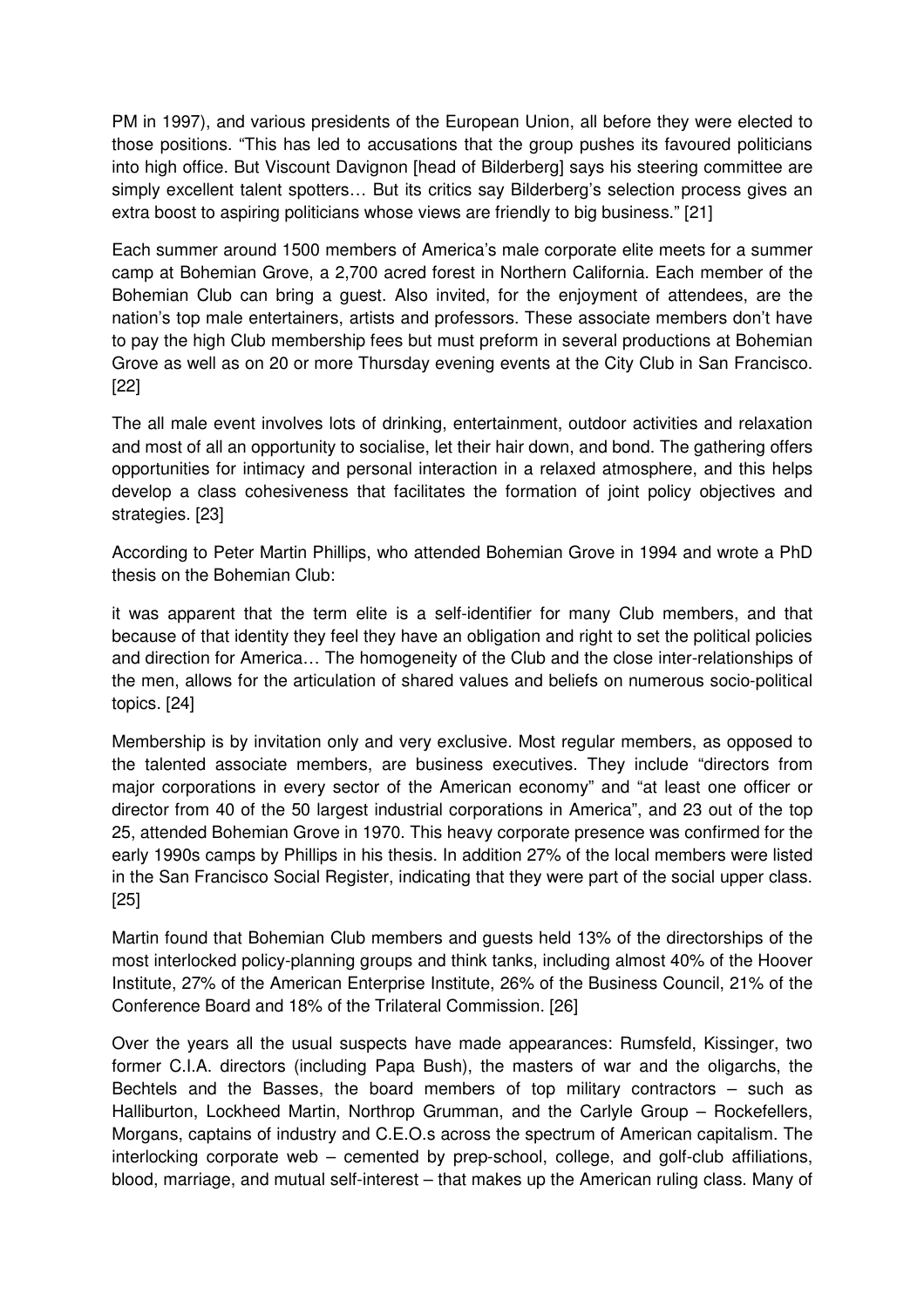the guys, in other words, who have been running the country into the ground and ripping us off for decades. [27]

Each day, at 12.30pm there are lakeside talks or "chats" by professors, business leaders, cabinet officers, and presidents (past and future) in an informal atmosphere free from reporters.

Chats stimulate political and policy discussions among the men at the Grove, and serve the purpose of allowing consensual understandings to take shape. This is not to say that there is not disagreement among Club members… Lakeside Chats are a shared experiential process that enhances a sense of elite weness [sic] in unison with shared challenges and in opposition to common threats. [28]

Lakeside chats allow the businessmen present to size up politicians and politicians to strut their stuff in front of influential and powerful businessmen. In fact the Grove is an essential venue for presidential hopefuls. "Collectively, Bohemians offer political candidates a concentrated network of potential contributors and influential contacts in the U.S. corporate world." For example in 1991 speakers included Bill Clinton (who was elected president in 1992), Helmut Schmidt (former Chancellor of West Germany), Dick Cheney (then Secretary of Defense) and George Schultz (former Secretary of State). In 1995 George Bush (former president) promoted his son as a future president. [29]

The Bohemian Grove has long been a political networking point for Republicans. Dewey, Hoover, Wilkie, Eisenhower, Taft, Goldwater, Nixon, Bush, Ford, and Reagan have all been members or guests at the Grove along with significant numbers of cabinet members and White House officials… Eisenhower gave a premier political address at the Grove in 1950 setting himself on the path to the presidency, and presidential hopeful… [30]

The World Economic Forum (WEF) also organises gatherings of top level business people. They meet annually at the Swiss ski resort of Davos, and at numerous other more specialised meetings during the year, to network, have private discussions, share information and ideas, form alliances, and influence policy-makers. A "club atmosphere" is deliberately cultivated and a "privileged, informal, framework for intensive business networking". Government leaders are invited to WEF meetings. The World Economic Forum likes to see its annual meetings in Davos as a forum for politicians, business people and regulators to discuss the problems facing the world. For many captains of industry, however, the gathering is largely an opportunity to talk to each other – in private… While delegates debate rising food prices or the outlook for the global economy in the conference centre, many chief executives will be deep in conversation with their counterparts in hotel meeting rooms, bars and restaurants. [31]

# Business Mobilisation

Business coalitions and networks work on the principle that a "combined voice is more powerful than one that is fragmented". [32] Companies that are theoretically competitors in the market, cooperate with each other to protect business interests against democratic regulations and restrictions. Individual firms network with national sectoral associations, national sectoral associations network within national peak associations such as the US Chamber of Commerce or the US Council for International Business (USCIB), and national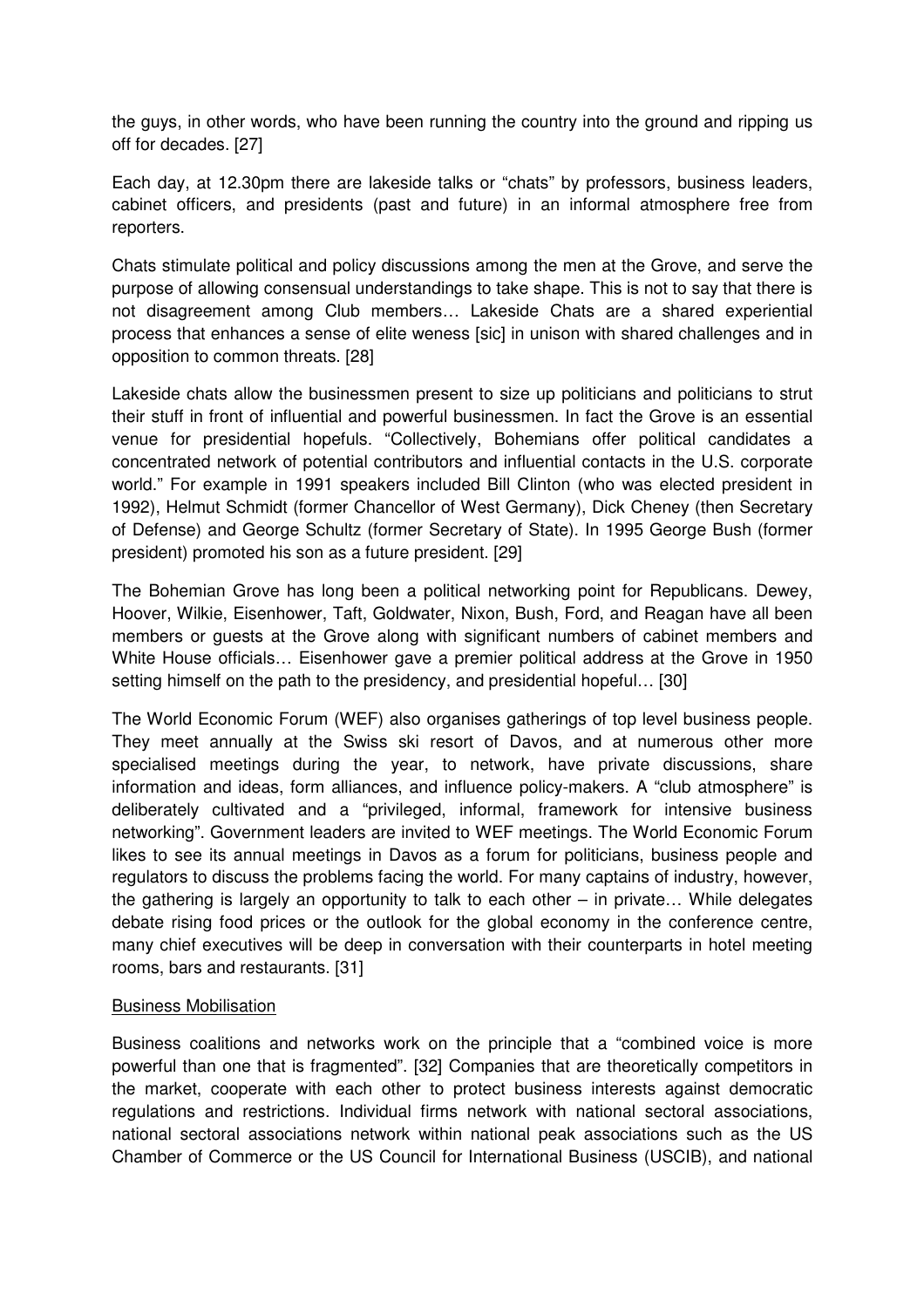peak associations network with international peak associations such as the ICC. The USCIB noted that:

Leading American companies increasingly recognize that, to succeed abroad, they must join together with like-minded firms to influence laws, rules and policies that may undermine U.S. competitiveness, wherever they may be… By helping shape international regulation and expand market access for U.S. products and services, USCIB members can lower the costs of doing business abroad and enhance their long-term profitability. [33]

The mobilisation of business interests through the building of networks and formation of strategic alliances and coalitions is necessary in a business-managed democracy "to ensure that corporate and political elites are able to think and act with considerable unity" and to manage "elite consensus". [34]

An inner circle of corporate executives has facilitated the formation of many business associations and coalitions that seeks a more general political agenda than traditional trade associations; one that is not industry or region specific. Business associations present a united front for their corporate members and assert the power of large corporations in political forums. These associations cooperate with each other and "perform largely complementary tasks." [35]

They not only share members and even leaders, but associations and coalitions often join other associations and coalitions as members, or create new associations and coalitions for specific purposes. They have also created an array of front groups that achieve their political goals whilst appearing to be independent of the founding corporations or associations.

In this way a vast network of business coalitions and groups, supported by an array of wellfunded think tanks and public relations firms, proliferated during the 1980s and 90s. Their purpose is not only to coordinate public relations campaigns as in earlier times but to exert collective pressure on policy makers to ensure that policies increase the power and autonomy of those corporations. And many of these coalitions are now global in their reach reflecting the transnational nature of the modern corporation, which seeks to pressure governments worldwide to implement corporate-friendly, open-access policies.

The 'unprecedented levels of strategic alliances and global networks' created by transnational corporations (TNCs) have been referred to as a new form of capitalism: 'alliance capitalism'. In this new form of capitalism, TNCs have more in common with and show more loyalty to TNCs from around the world than with the countries they are headquartered in. Despite this shift in allegiance, national governments still go out of their way to facilitate the business activities of these TNCs and to ensure their policies do not unduly impede those activities. [36]

The rise of corporate power and the increasing importance accorded to markets mean that TNCs are eclipsing the nation state as the driving force behind policy-making. The corporate goal of free trade has been given precedence over other citizen goals such as environmental protection, improved working conditions, affordable and accessible electricity and water, universal health care and schooling. Each of these areas of social policy has been subject to commodifiation, marketisation, privatisation and deregulation in the name of free markets. [37]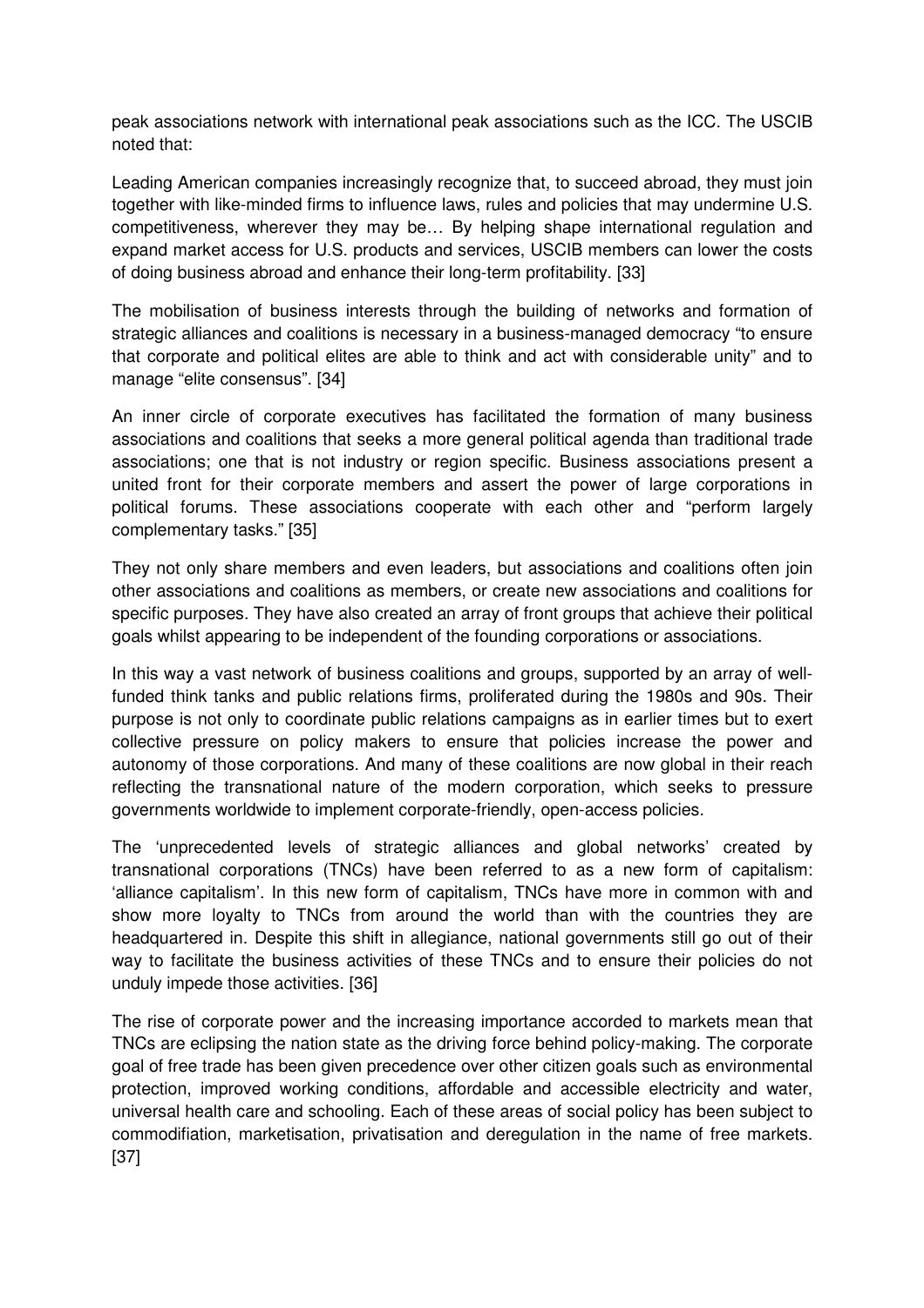The purpose of these powerful business coalitions is to ensure that corporate interests are advanced over the welfare, health and other interests of national populations and to undermine the democratic process for deciding government priorities and policies. What business leaders seek, and to a large extent have achieved, are 'business-managed democracies', that is, democracies where the politics and cultural life of nations are managed in the interests of business.

# **Endnotes**

1. Sharon Beder, 'Business-Managed Democracy', 2014.http://herinst.org/BMD

2. Michael Useem, The Inner Circle: Large Corporations and the Rise of Business Political Activity in the U.S. and U.K., (Oxford: Oxford University Press, 1984), 6, 36.

3. Useem, The Inner Circle, 61-2, 108.

4. Useem, The Inner Circle, Note 2, 5.

5. Leslie Sklair, 'The transnational capitalist class and the discourse of globalization', Cambridge Review of International Affairs, 14(1), 2000, 67-85.

6. See for example, Jeffrey Kentor and Yong Suk Jang, 'Yes, There Is a (Growing) Transnational Business Community: A Study of Global Interlocking Directorates 1983-98′, International Sociology 19(3), 2004; William K. Carroll and Meindert Fennema, 'Is There a Transnational Business Community?', International Sociology 17(3), 2002; Ernie Englander and Allen Kaufman, 'The End of Managerial Ideology: From Corporate Social Responsibility to Corporate Social Indifference', Enterprise & Society 5(3), 2004, 436.

http://es.oxfordjournals.org.ezproxy.uow.edu.au:2048/cgi/reprint/5/3/404.pdf

7. Andy Coghlan and Debora MacKenzie, 'Revealed – the capitalist network that runs the world ', New Scientist, 24 October 2011

http://www.newscientist.com/article/mg21228354.500-revealed–the-capitalist-network-thatruns-the-world.html

8. Coghlan and MacKenzie, 'Revealed'.

9. G. William Domhoff, Who Rules America? Power and Politics, 4th edn. (New York: McGraw Hill, 2002), 21-4.

10. Cited in Tony Watson, Sociology, Work and Industry, 2nd edn. (London: Routledge & Kegan Paul, 1987), 190.

11. Watson, Sociology, 190.

12. Lindsey Macmillan and Anna Vignoles, 'Mapping the occupational destinations of new graduates', Social Mobility and Child Poverty Commission, London, October 2013.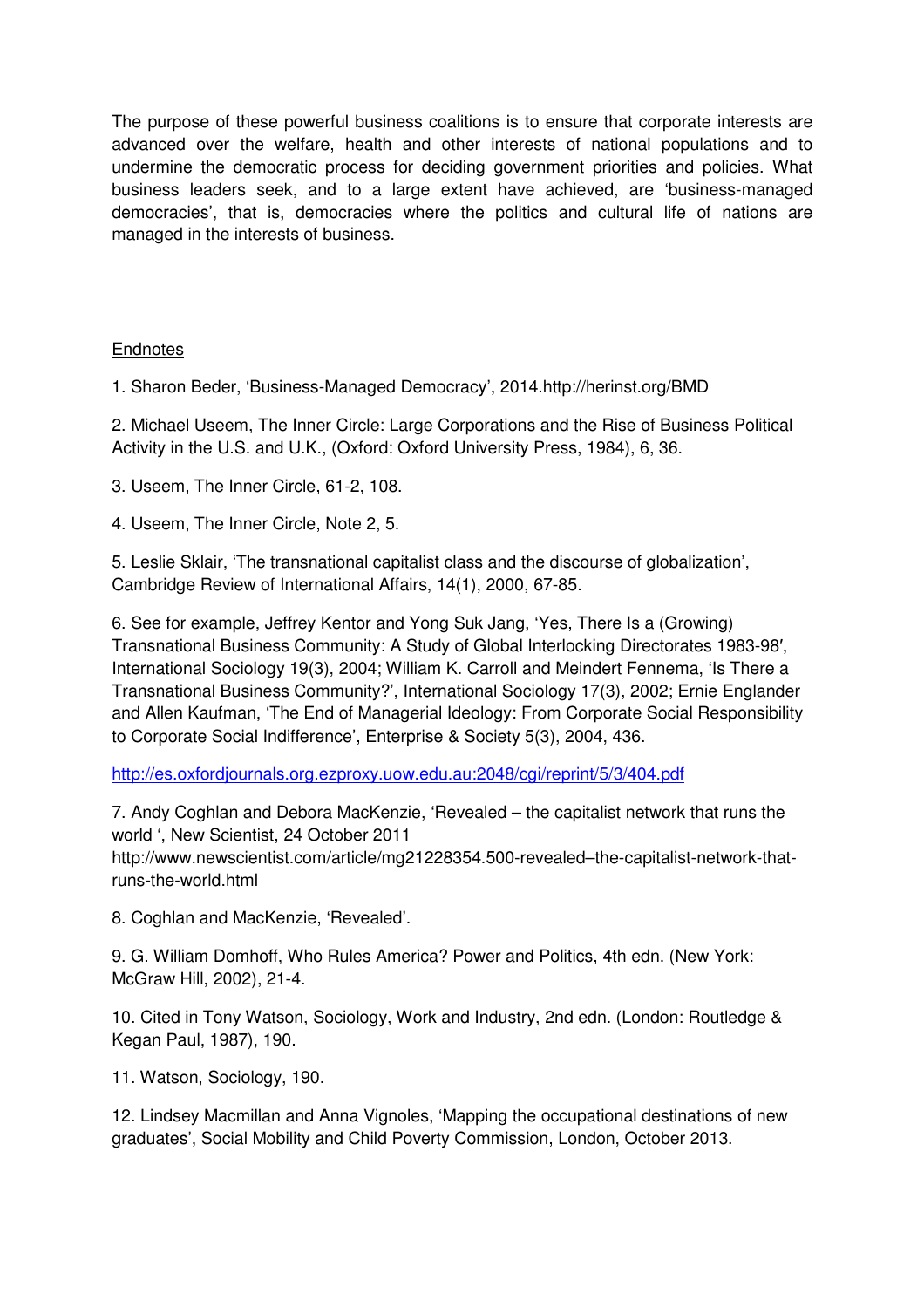13. Daniel Golden, The Price of Admission: How America's Ruling Class Buys its Way into Elite Colleges – and who gets left outside the gates (New York: Crown, 2006).1

4. Del Jones, 'Some firms' fertile soil grows crop of future CEOs', USA Today, 9 January 2008.

http://www.usatoday.com/money/companies/management/2008-01-08-ceocompanies\_N.htm

15. Jones, 'Some firms".

16. 'World's best companies for leaders', CNNMoney.com, 19 November 2009.http://money.cnn.com/galleries/2009/fortune/0911/gallery.leadership\_top\_ten.fortune/4. html

17. Andrew Ross Sorkin, 'McKinsey & Co: Are they worth it?', Sydney Morning Herald, 4 September 2013.http://www.smh.com.au/business/world-business/mckinsey–co-are-theyworth-it-20130904-2t4i0.html

18. James O'Shea and Charles Madigan, Dangerous Company: The Consulting Powerhouses and the Businesses they Save and Ruin (London: Nicholas Brealey Publishing, 1999), 256.

19. G. William Dohmhoff, 'Social Cohesion & the Bohemian Grove', WhoRulesAmerica.net, April 2005.http://sociology.ucsc.edu/whorulesamerica/power/bohemian\_grove.html

20. Peter Martin Phillips, 'A Relative Advantage: Sociology of the San Francisco Bohemian Club', PhD thesis, Sociology, University of California, Davis, 1994, 19.http://www.angelfire.com/nm/guineapigs/bohemian.pdf

21. Bill Hayton, 'Inside the secretive Bilderberg Group', BBC, 29 September 2005.http://news.bbc.co.uk/2/hi/americas/4290944.stm

22. Dohmhoff, 'Social Cohesion', note 21.

- 23. Dohmhoff, 'Social Cohesion', note 21.
- 24. Phillips, 'A Relative Advantage', note 22, 104-5.

25. Phillips, 'A Relative Advantage', 38, 72-3, 80; Dohmhoff, 'Social Cohesion', note 21.

26. Phillips, 'A Relative Advantage', note 22, 122, 129.

27. Alex Shoumatoff, 'Bohemian Tragedy', Vanity Fair, May 2009.http://www.vanityfair.com/style/features/2009/05/bohemian-grove200905

- 28. Phillips, 'A Relative Advantage', note 22, 106, 111.
- 29. Dohmhoff, 'Social Cohesion', note 21; Phillips, 'A Relative Advantage', note 22, 100.
- 30. Phillips, 'A Relative Advantage', note 22, 95.